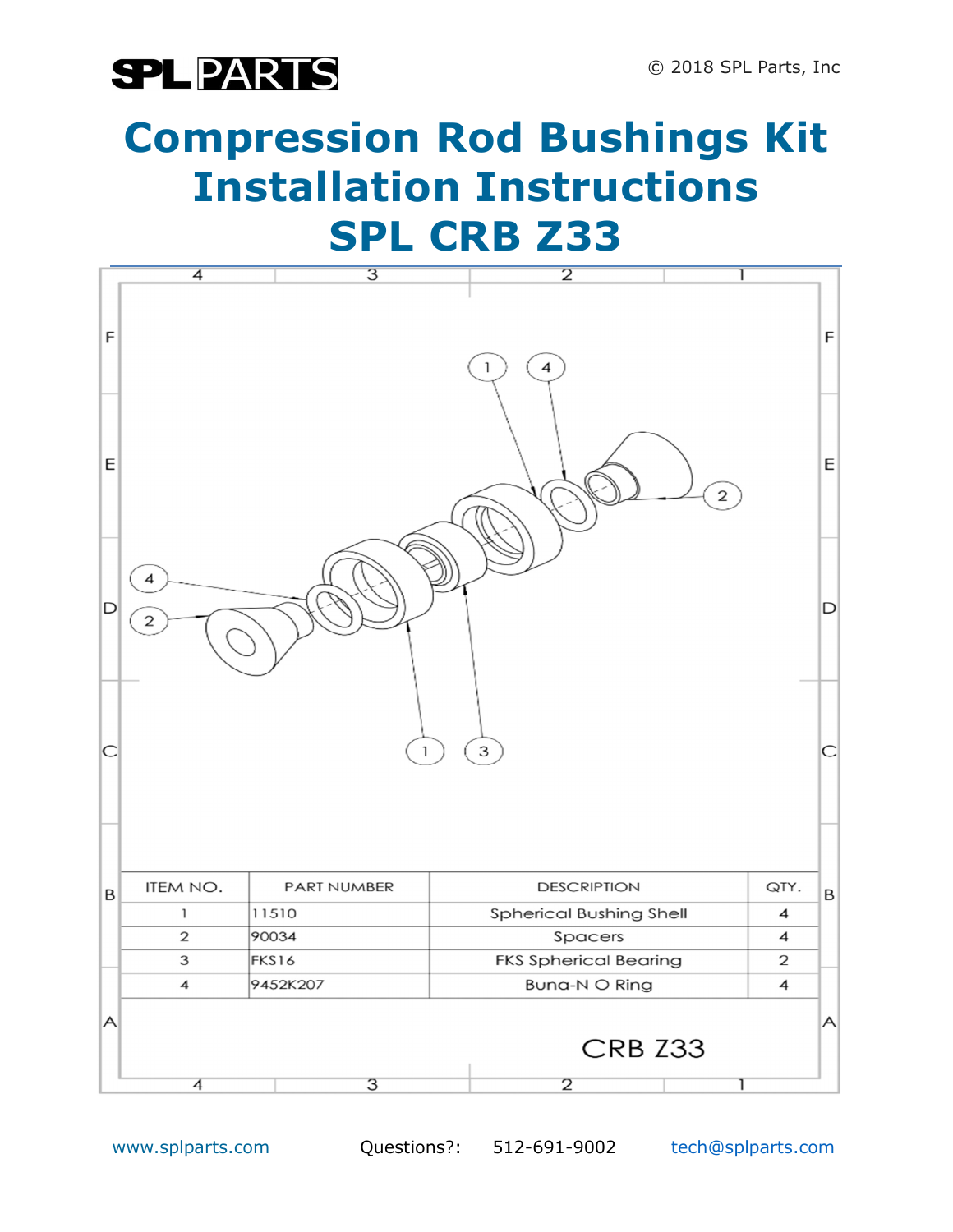# **SPLPARTS**

Thank you for your purchase of this SPL Parts performance suspension product. Please follow these instructions exactly to ensure that the product is able to function to the best of its ability, and you can achieve the most performance out of your vehicle.



3. Measure the bushing bore of the knuckle and measure the diameter of the new SPL Parts bushing with a caliper. Confirm that the new SPL Parts bushing is between 2/1000 – 4/1000 inch larger than the bore.

4. Using a hammer, lightly start the bushing into the bore, making sure bushing is square with the bore. Use a press to continue pressing the new SPL Parts bushing into the compression rod.

1. Press out the stock bushing using the appropriate bushing press and driver. For reference, the following Sears/Craftsman sockets will work as the driver and receiving cup:

-Sears P/N 47784 1-11/16" socket

-Sears P/N 47793 2 3/8" socket

2. Check and clean the bore, and file down any nicks in the bore as necessary.



5. Be safe and enjoy your new upgrade!